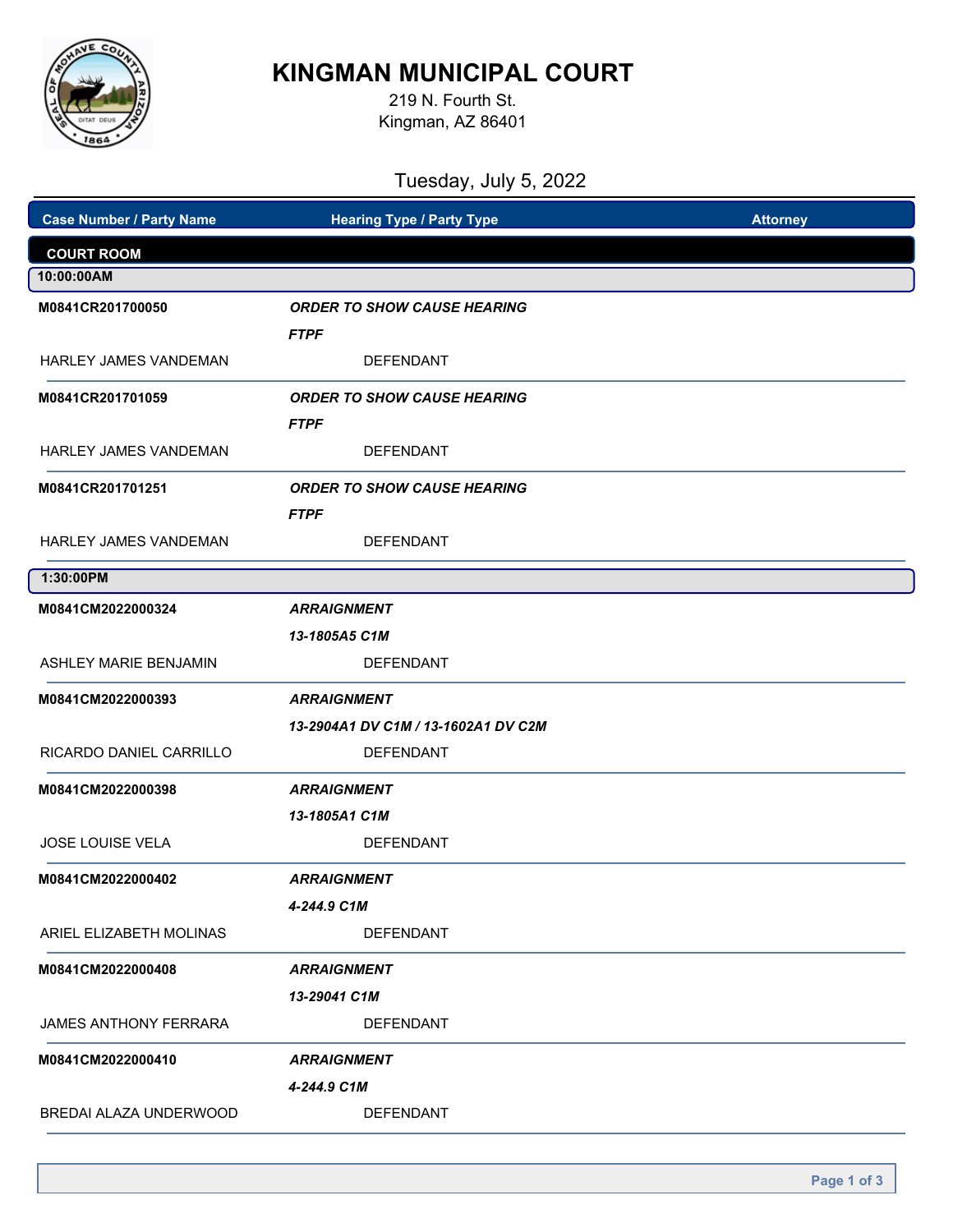

## **KINGMAN MUNICIPAL COURT**

219 N. Fourth St. Kingman, AZ 86401

### Tuesday, July 5, 2022

| <b>Case Number / Party Name</b> | <b>Hearing Type / Party Type</b>          | <b>Attorney</b> |
|---------------------------------|-------------------------------------------|-----------------|
| M0841CM2022000412               | <b>ARRAIGNMENT</b>                        |                 |
|                                 | 13-2810A2 DV C1M                          |                 |
| JOSHUA WADE KOSTEWA             | <b>DEFENDANT</b>                          |                 |
| M0841CM2022000413               | <b>ARRAIGNMENT</b>                        |                 |
|                                 | 3-25 C3M / 3-22 C3M / 3-22 C3M / 3-22 C3M |                 |
| CITY PROSECUTOR                 | <b>PLAINTIFF</b>                          |                 |
| CASSIDY EASLEY                  | <b>DEFENDANT</b>                          |                 |
| M0841CM2022000414               | <b>ARRAIGNMENT</b>                        |                 |
|                                 | 3-25 C3M / 3-22 C3M / 3-22 C3M / 3-22 C3M |                 |
| CITY PROSECUTOR                 | <b>PLAINTIFF</b>                          |                 |
| <b>TAVARES TYREE LEMON</b>      | <b>DEFENDANT</b>                          |                 |
| M0841CM2022000415               | <b>ARRAIGNMENT</b>                        |                 |
|                                 | 13-2904A1/13-3601 C1M                     |                 |
| <b>JAMES RONALD MOON III</b>    | <b>DEFENDANT</b>                          |                 |
| M0841CM2022000422               | <b>ARRAIGNMENT</b>                        |                 |
|                                 | 13-1503A C2M                              |                 |
| <b>JESSICA LEE GARBARINO</b>    | <b>DEFENDANT</b>                          |                 |
| M0841CM2022000423               | <b>ARRAIGNMENT</b>                        |                 |
|                                 | 13-1805A5 C1M                             |                 |
| <b>JASMYN ZORA MILLS</b>        | <b>DEFENDANT</b>                          |                 |
| M0841CM2022000428               | <b>ARRAIGNMENT</b>                        |                 |
|                                 | 13-3415A C1M                              |                 |
| CHANTEL LUV SROUT               | DEFENDANT                                 |                 |
| M0841TR2022000087               | <b>ARRAIGNMENT</b>                        |                 |
|                                 | 28-693A C2M / 28-701.02A2 C3M             |                 |
| AUSTIN DOUGLAS ESPINOZA         | <b>DEFENDANT</b>                          |                 |
| M0841TR2022000091               | <b>ARRAIGNMENT</b>                        |                 |
|                                 | 28-662A2 C1M                              |                 |
| RONALD LANE BEACH               | <b>DEFENDANT</b>                          |                 |
| 5:00:00PM                       |                                           |                 |